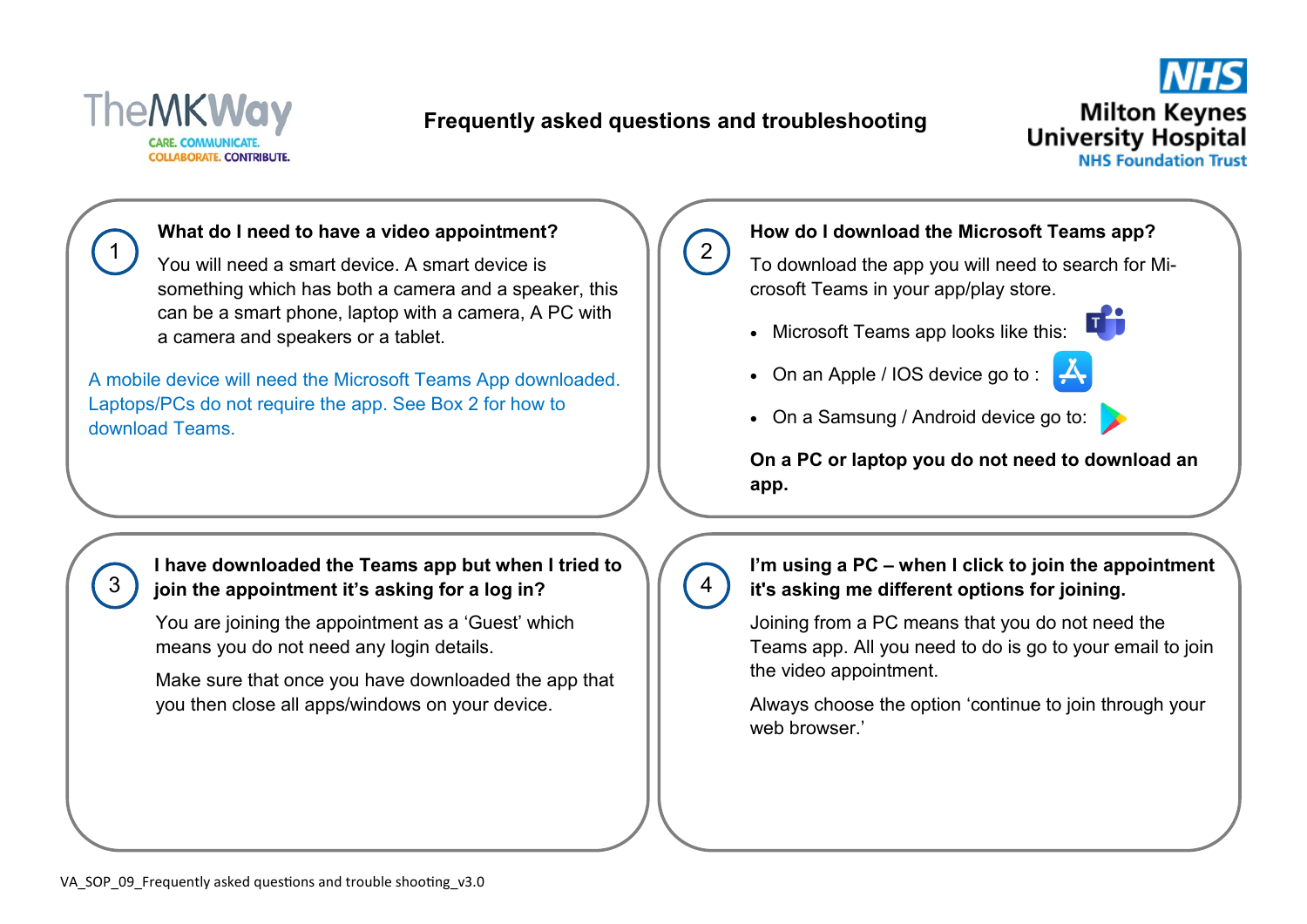

7

# **Frequently asked questions and troubleshooting**

6



**I am looking for the email to join my appointment, what will it come up as in my inbox?** 

The appointment will be sent through from MKUH…….. (followed by the department) e.g. MKUH Ophthalmology

If you don't see the email it's a good idea to check your junk mail just in case.

### **Where should I be for my video appointment?**

Try to find somewhere quiet where you will not be disturbed.

Be aware that the Clinician will see the room behind you.



Ensure the lighting is adequate e.g. if you sit with your back to a bright window your face will be in a shadow.

### **Can I get more information about how a video consultation happens, and can I prepare for it?**

We have a step by step guide for patients **[here.](https://www.mkuh.nhs.uk/wp-content/uploads/2020/04/SOP-005-Patient-Video-Consultation-V5-005.pdf)** You can [also watch a short video guide on how to access your](https://web.microsoftstream.com/video/da7704fd-cd0f-47b3-8bd8-95d7a3d1d9b2)  video appointment either through a **[smart phone or](https://youtu.be/AEvSkiI3pdo)  [tablet](https://youtu.be/AEvSkiI3pdo)** or through a **[desktop or laptop computer](https://youtu.be/7cT3-eBlfBQ)**.

You can click on the 'Join Teams Meeting' link in the email ahead of your appointment to see what it's like - Don't worry you can't break anything.

# 8

### **How do we check the technology is working?**

When you click on the 'Join Teams Meeting' link in your appointment confirmation email for the first time, you will be asked to add your name and asked to give your device access to your camera and your audio.

You can see what this looks like in our video guides.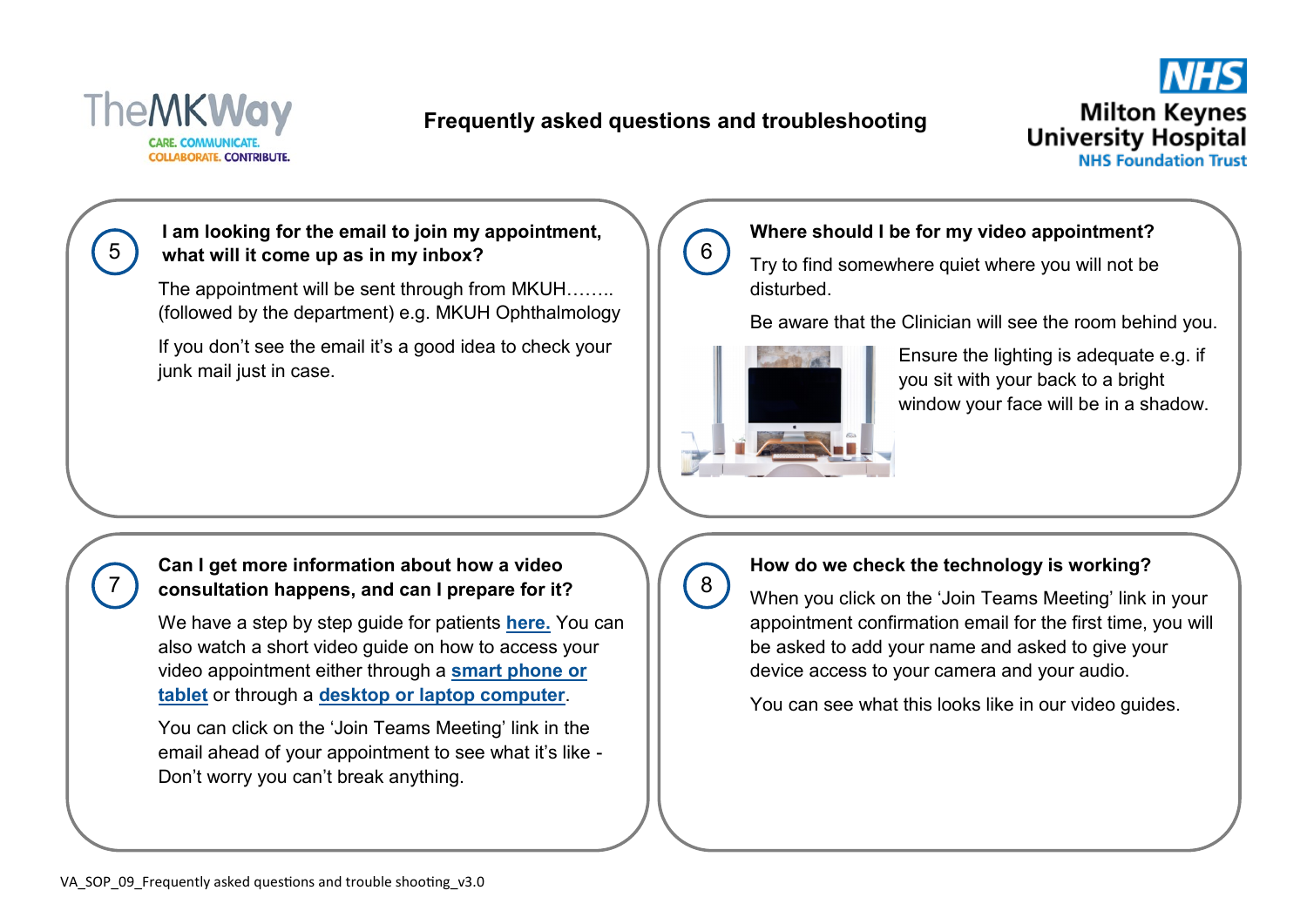

11

## **Frequently asked questions and troubleshooting**



**Once you have added your information and given permission to the device you will access the video appointment.** 

Don't worry if you can't see your Clinician yet, they will join you shortly (see Box 10).

You will be able to see a time counter in the top left corner of the screen so you will know that you have joined the appointment and how long you have been there.

# $(10)$

### **What do I do if the Clinician does not join?**

Occasionally, when you join your video appointment at the allotted clinic time, the Clinician may not yet have joined it. It may be that they are running late from their previous appointment so please stay in the 'waiting area' until the Clinician joins the appointment.

If they have not joined after 30 minutes, please hang up and call the number at the bottom of the email you received for your appointment.

### **Will my appointment be private and secure?**

Yes, but at the time of your appointment you'll need to find a quiet, private space where you won't be disturbed.

To ensure security the Clinician may check your date of birth, telephone number, or use another type of security question.

 $12)$ 

### **If someone has helped me to set up do they need to stay with me for the appointment?**

- It is quite okay to suggest that they might leave the room once you've been connected to the Clinician.
- As in a traditional face-to-face appointment, it is your choice who sits in on your appointment - however, if you would like someone to stay with you then that is okay. It is entirely your decision, just let your Clinician know that someone else is there.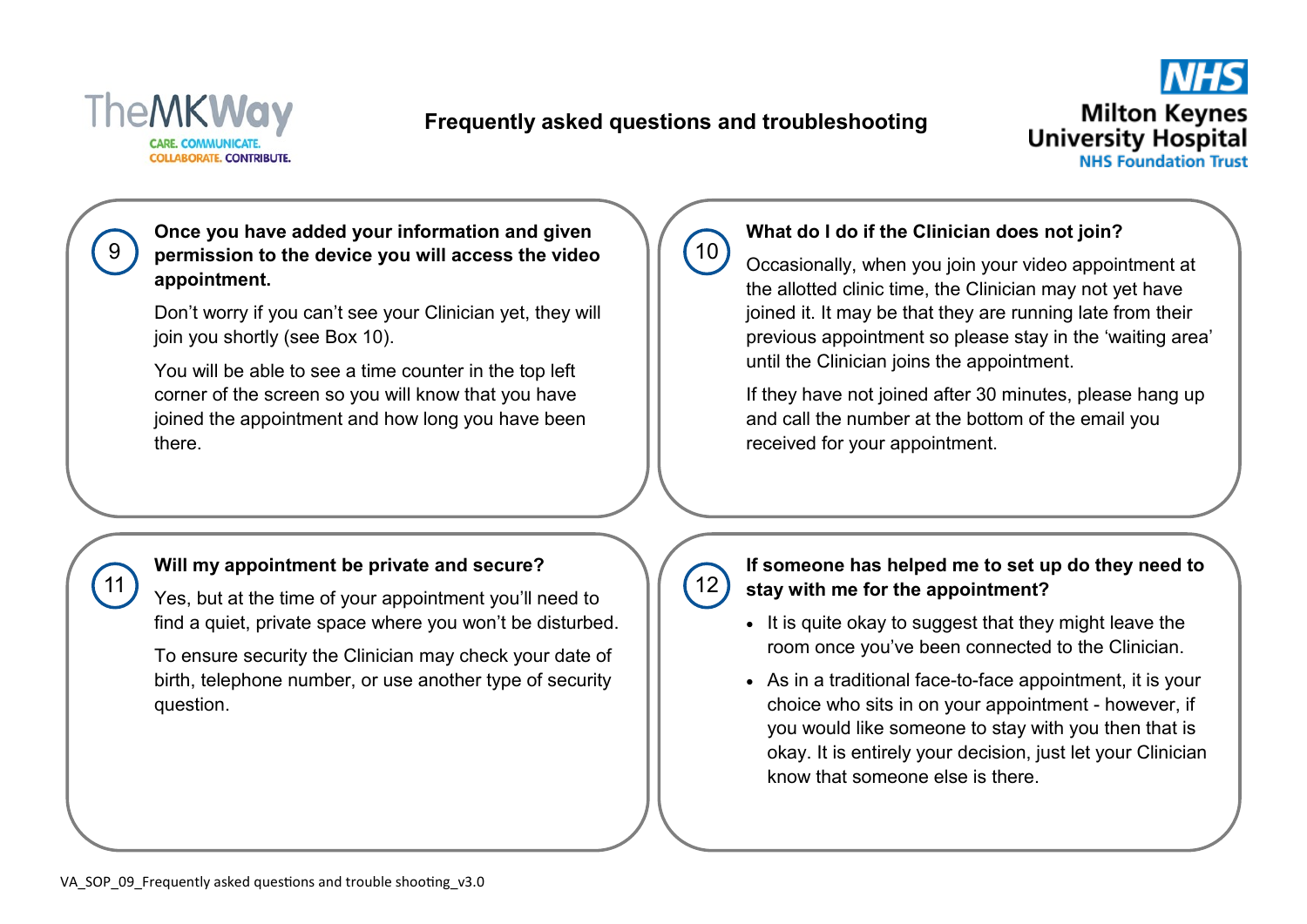

# **Frequently asked questions and troubleshooting**



### **How will we start the appointment?**

Once you and your Clinician agree that the technology works, they will start the main part of the consultation, usually by saying something like:

"How have you been since I last saw you?"

or

 $13$ 

 $(15)$ 

"How are you feeling?"

# $14$

### **How do I let the Clinician know that I'm listening and doing okay?**

Looking at the screen is sufficient for the Clinician to know that you are engaged in the consultation. Because webcams provide only a limited view, your Clinician may not be able to see much beyond your face.

It can help to tell them things happening out of view (e.g. "my wife has just come into the room"), so they know what is going on.

#### **How do we know whose turn it is to talk?**

Due to delays in the connection it can sometimes be hard to tell whose turn it is to speak. If this happens:

Stop talking, acknowledge the problem, work out whose turn it is, and then continue. Nobody should be offended - this is just something that happens and can easily be overcome.

If you are worried about forgetting something you want to say, you can note this down using the text based chat window.

# $(16)$

### **What sort of technical problems might come up?**

Video appointments can suffer from technical interference, due to a busy network. Problems with latency (when a person's lips move but the sound comes a bit later) can result in garbled talk, or blurry or frozen faces on the screen.

You may find you need to repeat some words or ask for clarification at times.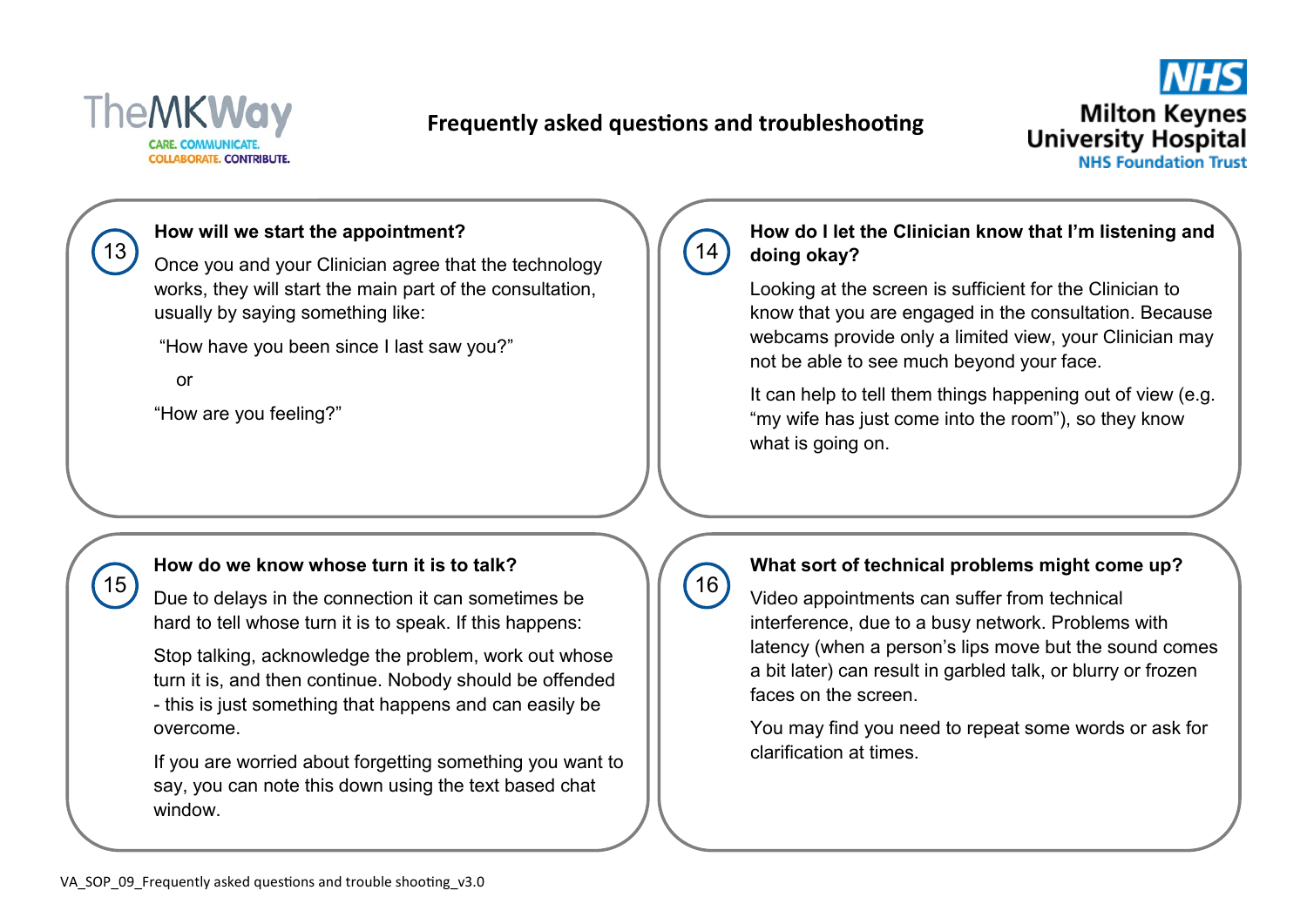

# **Frequently asked questions and troubleshooting**



### **How do I make sure I capture important information?**

If the Clinician is giving you potentially important information about medications or dosages, ask them to repeat it to confirm you both have it correctly.

You could also ask them to send this information via a short chat message (using the text based chat window), so you have it written down.

# $(18)$

### **If I need another appointment will this be by video or face-to-face?**

Your Clinician will decide what is best for your individual needs and discuss this with you.

Some appointments (e.g. annual reviews) may need to be done face-to-face, some interim ones by video, and additional face-to-face appointments on an as-needed basis. You can take each appointment at a time.

**If you feel the appointment could have gone better with someone else, could you arrange for a relative,**  19 **friend or carer to be with you next time?** 

It is your appointment, so if you feel you would like someone to join or support you during a video

appointment that is fine.

Just let your Clinician know that someone else is there.



# $(20)$

### **Will it get easier with time and practice?**

It is likely that you will become more familiar and confident with the technology over time. So, if it seems strange or difficult for the first appointment, it may get easier for your following appointments.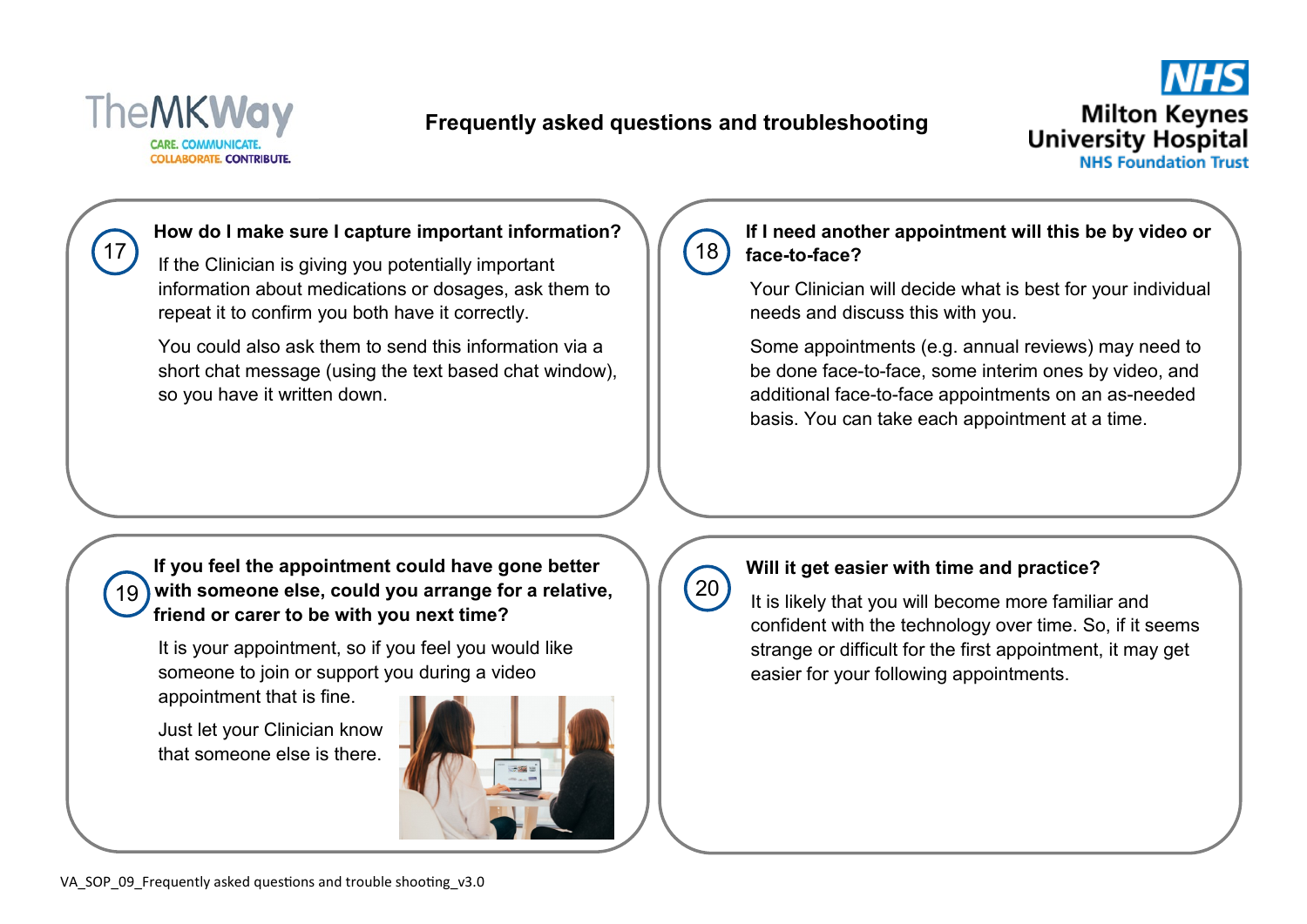

 $23$ 

## **Frequently asked questions and troubleshooting**



### **I replied to my email confirmation and got a message saying that I wouldn't get a response.**

The confirmation email you receive is an automated response. We provide thousands of appointments every week and so it is not possible to reply to emails.

If you have an issue with your appointment, please ring the number on the email you receive about your video appointment.

# $22)$

 $24$ 

### **How will I know that the next patient cannot join the meeting before this appointment is finished?**

Each appointment is a separate booking, with a unique link, so they won't be able to see or hear anything until the Clinician joins their unique appointment (meeting) with them.

### **My Clinician can't see me clearly, what should I do?**

Make sure you have positioned your device correctly. The device needs to be held two feet away in order to provide a full view of the face (about arms length). This image demonstrates how far from the face to hold a handheld device

See our **[Positioning for Video](https://www.mkuh.nhs.uk/wp-content/uploads/2020/05/SOP-008_Positioning-for-Video-Appointments_v2.0.pdf)  [Appointments Guide](https://www.mkuh.nhs.uk/wp-content/uploads/2020/05/SOP-008_Positioning-for-Video-Appointments_v2.0.pdf)** for more help.



## **It is difficult to hold the handheld device at arms length during the appointment, what else can I do?**

A good idea is to prop the device up against a solid object. Alternatively try propping up against a stack of books or heavy object such as a can or jar.

Remember to ensure the device is two feet away from the face.